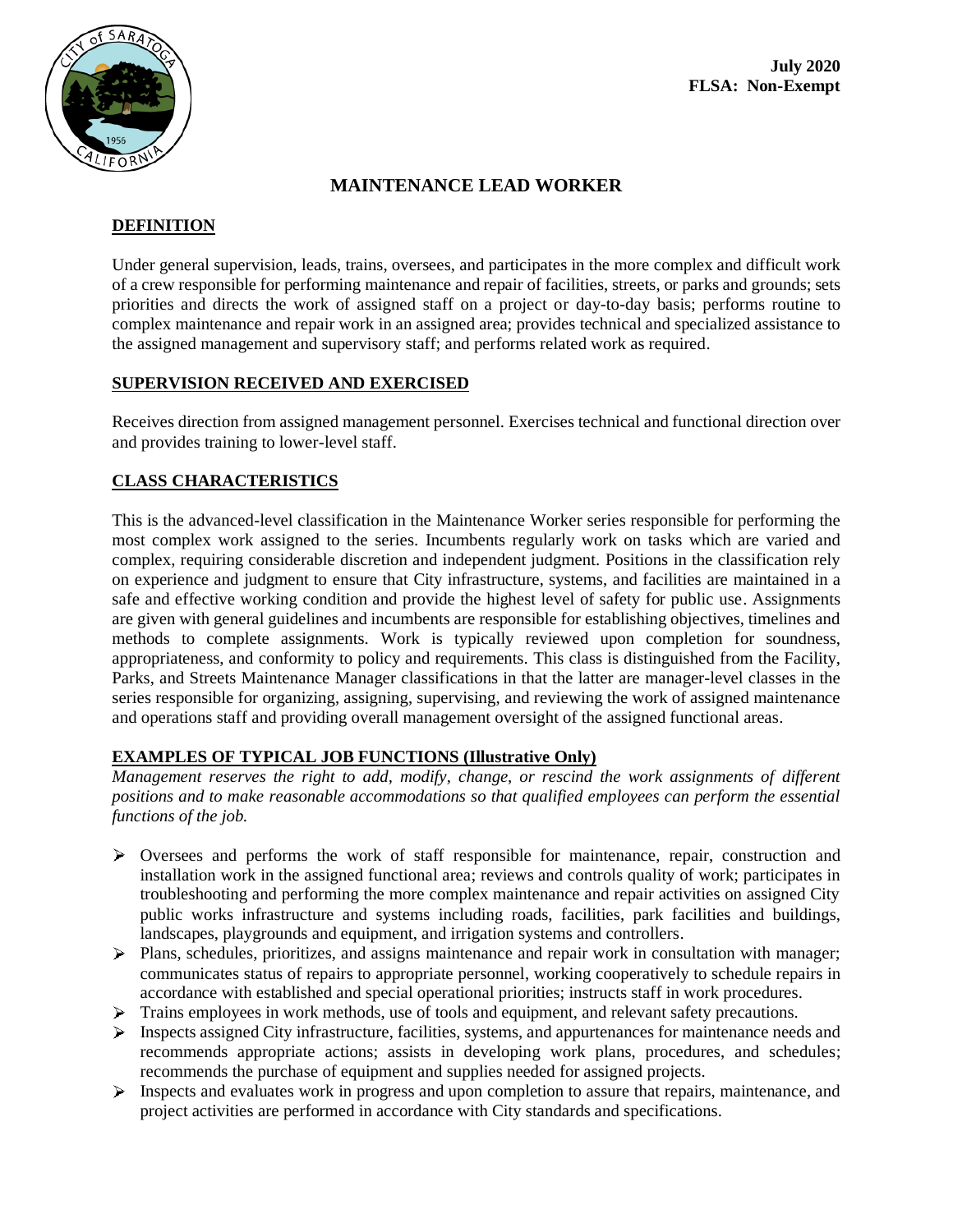Maintenance Lead Worker Page 2 of 4

- $\triangleright$  Performs a wide variety of maintenance, repair, and installation work in the City infrastructure, systems, and facilities to which assigned, including buildings and facilities, streets, sidewalks, curbs, gutters and fences, landscaping grounds, concrete repair, traffic and street sign installation, repair, and reflectivity, pavement markings, and parks and medians irrigation systems.
- $\triangleright$  Assists in coordinating, overseeing and personally participating in all assigned maintenance programs.
- $\triangleright$  Participates in the coordination of special maintenance projects including review of project bids, and reviewing and directing the work of contractors, vendors, and consultants.
- $\triangleright$  Performs the skilled operation of specialized construction and maintenance, light to heavy vehicles and equipment.
- $\triangleright$  Performs minor adjustments on service equipment; maintains tools and equipment in working order.
- $\triangleright$  Prepares reports and forms including time records, equipment records and work orders; maintains accurate records and logs of daily activities.
- $\triangleright$  Responds to requests and complaints from the public and answers questions or refers to manager, as necessary.
- $\triangleright$  Ensures staff compliance with City and mandated safety rules, regulations and protocols.
- $\triangleright$  Responds to and performs emergency repairs and other emergency services as necessary.
- $\triangleright$  May assume responsibility for work coordination of an entire division/crew, including handling emergency on-call, in the absence of Division Manager as assigned.
- $\triangleright$  Performs other related duties as assigned.

## **QUALIFICATIONS**

### **Knowledge of:**

- $\triangleright$  Principles of providing functional direction and training.
- $\triangleright$  Public works maintenance principles, practices, tools, and materials for maintaining and repairing assigned City infrastructure, systems, and facilities.
- Principles and practices of skilled trades areas such as carpentry, plumbing, painting, HVAC and electrical work.
- $\triangleright$  Operational characteristics and maintenance required for tools, and materials used in repairing roads, buildings, and facilities.
- $\triangleright$  Methods and techniques of manual and automatic irrigation system installation, operation, and repair.
- $\triangleright$  The operation and minor maintenance of a variety of hand and power tools, vehicles, and light to heavy power equipment.
- $\triangleright$  Traffic control procedures and traffic sign regulations.
- $\triangleright$  Basic mathematics.
- Occupational hazards and safety equipment and practices related to the work.
- $\triangleright$  Applicable federal, state, and local laws, codes, and ordinances relevant to the area(s) of responsibility.
- $\triangleright$  Techniques for providing a high level of customer service by effectively dealing with the public, vendors, contractors, and City staff.
- $\triangleright$  The structure and content of the English language, including the meaning and spelling of words, rules of composition, and grammar.
- $\triangleright$  Modern equipment and communication tools used for business functions and program, project, and task coordination.
- Computers and software programs (e.g., Microsoft software packages) to conduct, compile, and/or generate documentation.

### **Ability to:**

- $\triangleright$  Plan, organize, and coordinate the work of maintenance staff.
- $\triangleright$  Identify and implement effective course of action to complete assigned work.
- $\triangleright$  Oversee and participate in maintenance and related projects in the assigned functional area(s).
- $\triangleright$  Perform construction, modification, maintenance, and repair work on assigned municipal infrastructure, facilities, systems, parks, and/or appurtenances.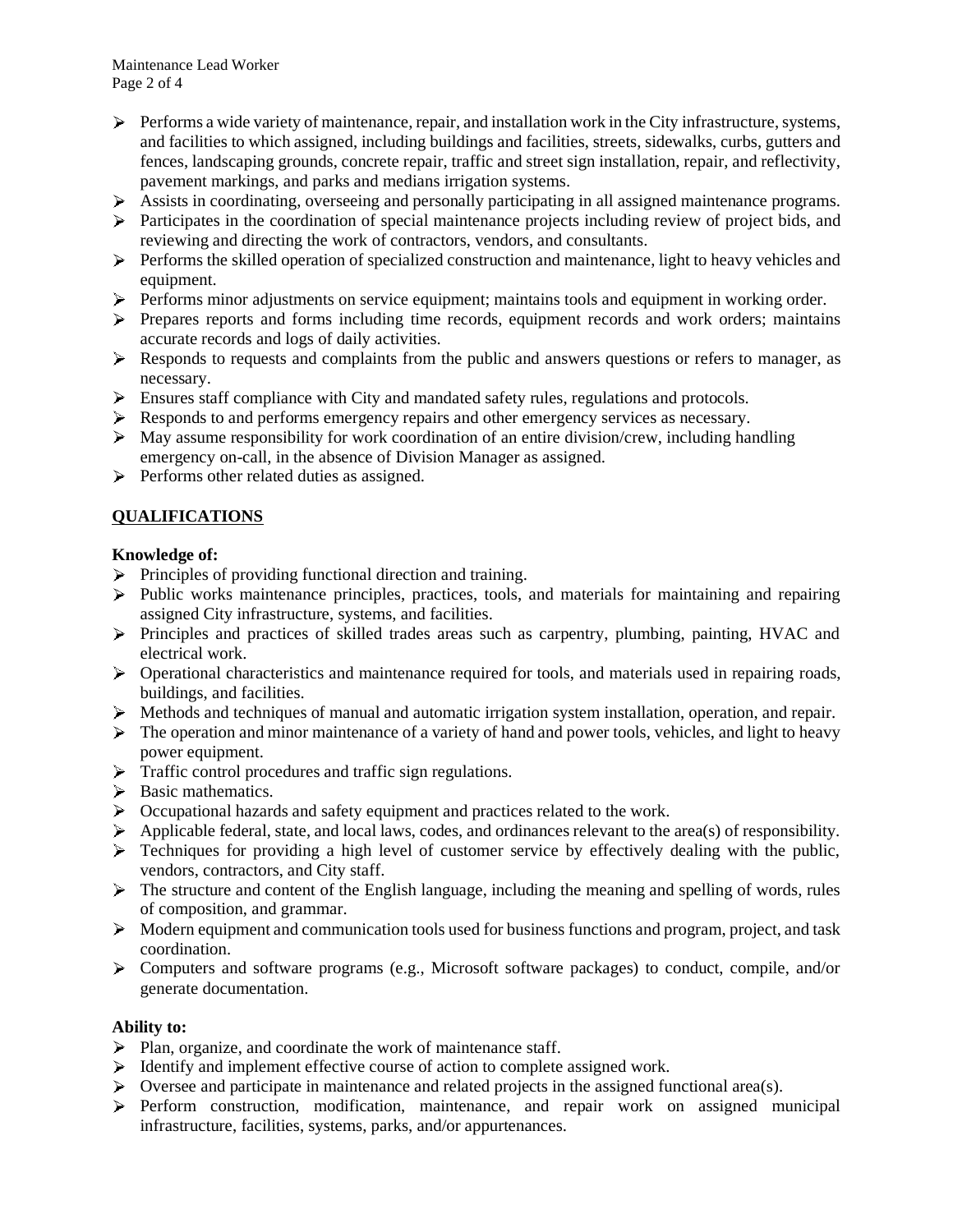Maintenance Lead Worker Page 3 of 4

- $\triangleright$  Operate a variety of park and building maintenance equipment and hand and power tools properly and safely.
- $\triangleright$  Properly handle toxic chemicals such as fertilizers, pesticides, and herbicides.
- $\triangleright$  Operate specialized construction and maintenance light to heavy vehicles and equipment.
- $\triangleright$  Set up and operate traffic area construction zones, including cones, barricades, and flagging.
- Read and interpret construction drawings, blueprints, maps, and specifications.
- Safely and effectively use and operate hand tools, mechanical equipment, power tools, and light to heavy equipment required for the work.
- $\triangleright$  Perform routine equipment maintenance.
- Maintain accurate logs, records, and written records of work performed.
- $\triangleright$  Understand, interpret, and apply all pertinent laws, codes, regulations, policies and procedures, and standards relevant to work performed.
- $\triangleright$  Effectively represent the department and the City in meetings with individuals; governmental agencies; community groups; various business, professional, and regulatory organizations.
- $\triangleright$  Learn and understand the organization and operation of the City and of outside agencies as necessary to assume assigned responsibilities.
- Independently organize work, set priorities, meet critical deadlines, and follow-up on assignments.
- $\triangleright$  Effectively use computer systems, software applications, and modern business equipment to perform a variety of work tasks.
- $\triangleright$  Communicate clearly and concisely, both orally and in writing, using appropriate English grammar and syntax.
- $\triangleright$  Use tact, initiative, prudence, and independent judgment within general policy, procedural, and legal guidelines.
- $\triangleright$  Establish, maintain, and foster positive and effective working relationships with those contacted in the course of work.

### **Education and Experience:**

*Any combination of training and experience that would provide the required knowledge, skills, and abilities is qualifying. A typical way to obtain the required qualifications would be:*

Equivalent to completion of the twelfth  $(12<sup>th</sup>)$  grade and three (3) years of increasingly responsible construction and maintenance experience at a level equivalent to the Maintenance Worker class with the City of Saratoga.

### **Licenses and Certifications:**

- $\triangleright$  Possession of, or the ability to obtain, an appropriate, valid California driver's license upon appointment.
- $\triangleright$  Depending on assignment, some positions may require possession of, or the ability to obtain, one or more of the following upon appointment:
	- o California Department of Pesticide Regulation Qualified Applicator Certificate (QAC).
	- o National Recreation and Parks Association Certified Playground Safety Inspector (CPSI) Certificate.

### **PHYSICAL DEMANDS**

Must possess mobility to work in the field; to sit, stand, and walk on level, uneven, or slippery surfaces; frequently reach, twist, turn, kneel, bend, stoop, squat, crouch, grasp and make repetitive hand movement in the performance of daily duties; to climb and descend ladders, to operate varied hand and power tools and construction equipment, and to operate a motor vehicle and visit various City sites; strength, stamina, and mobility to perform medium to heavy physical work, to work in confining spaces and around machines; vision to read printed materials and a computer screen; and hearing and speech to communicate in person, before groups, and over the telephone or radio. Finger dexterity is needed to access, enter, and retrieve data